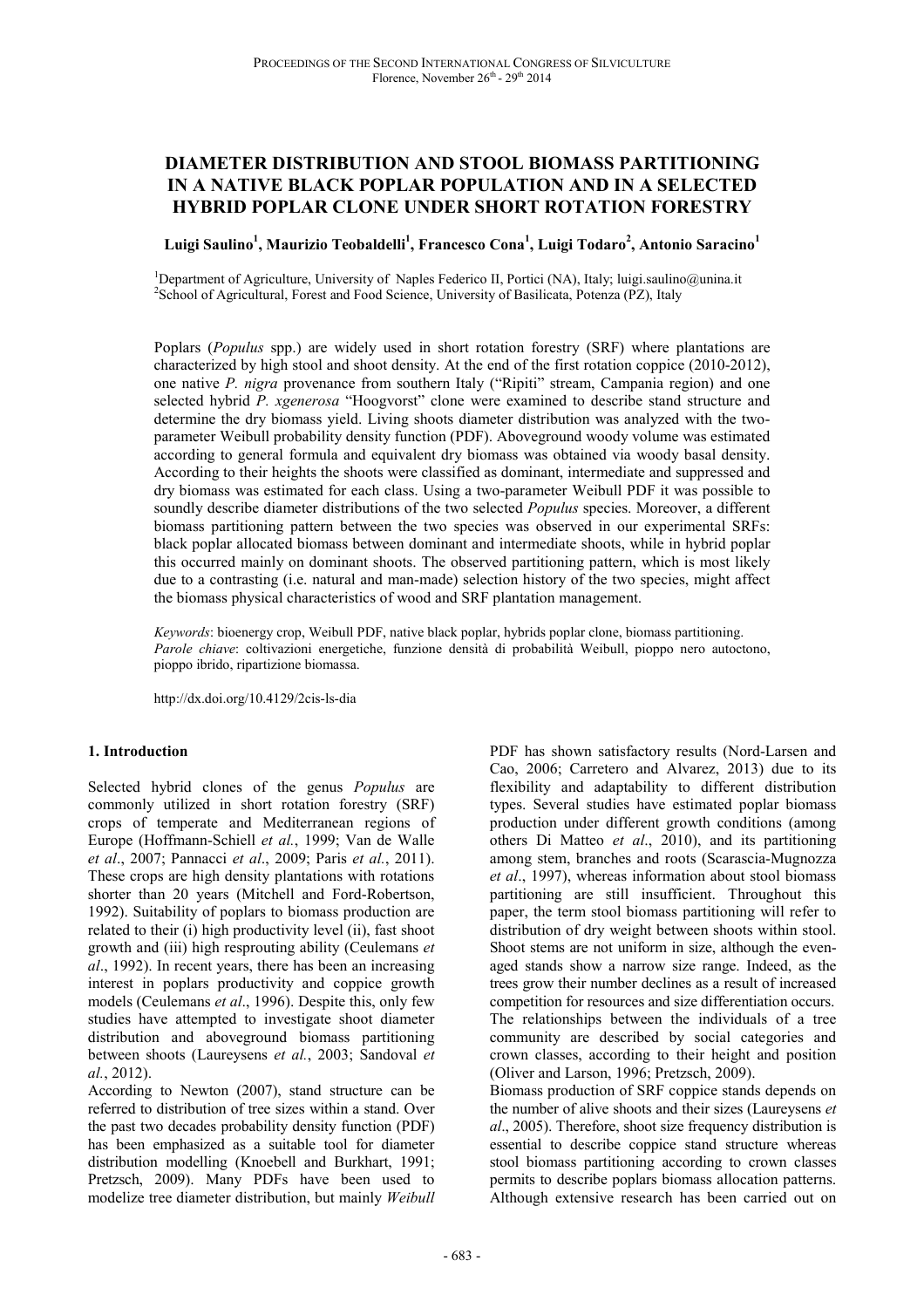hybrids poplar plantations, only few studies describe the native *P. nigra* for short-rotation crops (Benetka *et al*., 2002).

The aim of this study is to investigate the stand structure and differences of biomass production under extensively managed short rotation coppice between *P. nigra* (native population ranged in the southern part of its natural distribution; Campania region, Cilento, "Ripiti" stream) and selected *Populus* clone (*P. xgenerosa* "Hoogvorst"). We assume that, by analyzing shoot diameter distribution and stool biomass allocation between shoots it would be possible to define the differences in size structure and related biomass of stools of the two selected poplar species, at the end of the first rotation coppice; these information might in turn be useful to support management of SRF.

#### **2. Material and methods**

#### *2.1 Study area and management regime*

The study site is located in the Regional Experimental Farm "Improsta" (Latitude 40° 33' 33.21'' N; Longitude 14° 50' 15,60'' E, 21 m a.s.l.) in the Campania Region, Southern Italy. Soil is characterized by a deep (80-100 cm) clay loam with low N-levels and organic matter concentrated in the upper layers.

Meteorological data from a nearby weather station, 3 km distant from the study site (Battipaglia,72 m a.s.l.), indicate a Mediterranean humid-type climate characterized, during the period of the present study (2010-2012), by a mean yearly temperature of 17.8 °C, mean annual cumulated precipitations of 1101.4 mm, and a summer drought period from June to September (14.7% of mean annual precipitations) with the highest mean monthly temperature in July  $(27 \degree C)$ .

In April 2007 SRF plantations of different native and selected poplars were established on 3.04 ha. Cuttings were collected in a riparian native *P. nigra* population from different trees originated by seeds (gender undefined), while a hybrid "Hoogvorst" clone came from a nursery. The unrooted cuttings were first watersoaked for 48 hours and then planted mechanically in a single-row layout with 3.0 m inter-row and 0.5 m within rows distances, obtaining the density of 6,667 cuttings per hectare. After the 3-years cutting cycle (winter 2009), all trees were stumped back to 5 cm above ground level by cut and chips harvesting system to promote the single stool to become multi-stemmed.

#### *2.2 Stool and shoot measurements*

At the end of the first multi-stemmed rotation (2010- 2012), following a systematic sampling criteria, ten stools located in the middle row of both *Populus* SRF plantations were chosen to measure shoot collar diameter (digital Vernier calliper) up to 5 cm above soil level and total shoot height (telescopic pole).

For the two poplars shoot form factor data were collected on three harvested shoot, classified according to their crown position related to maximum height. *Suppressed* crown layer includes shoots with height <50%, *intermediate* layer shoots between 50% and 70% and *dominant* layer shoots between 80% and 100% of the maximum height of stool. Stem volume of individual shoots, previously separated from branches, was determined by using section method following the *Huber* formula.

The corresponding oven-dry branches biomass was determined by leaving the fresh wood material in oven and dried at 65 °C for several days, until the weight of the dried material remained constant. Wood basal density (wood dry weight for fresh volume unit) was determined on proximal, medial and distal stem samples of the two *Populus*. The fresh volume of each sampled stem was determined by water immersion. Wood basal density of distal sample and its inverse formula, was therefore used for dry biomass-volume conversion of branches and calculation of absolute form factor including branches. In order to estimate the volume of SRF stands *V* was estimated by the following equation (La Marca, 2004):

$$
V = G \cdot H_m \cdot F_m
$$

where total basal area *G* is the actual density of plantation after first coppicing,  $H_m$  is the mean regressed height of quadratic mean diameter and *Fm* is the mean absolute form factor of shoots. Finally, coppice stand volume per hectare was converted in dry biomass via wood basal density.

#### 2.3 *Models and data analysis*

Two-parameters *Weibull* PDF used to characterize the diameter distribution of the coppice stand has the following form:

$$
f(d\,\vert \alpha,\beta) = \beta \cdot \alpha^{-\beta} \cdot d^{\beta-1} \cdot e^{-\left(\frac{d}{\alpha}\right)^{\beta}};
$$

## $\beta > 0, \alpha > 0.0 < d < \infty$ ,

where  $\alpha$  is the scale,  $\beta$  is the shape parameter and  $d$  the shoot collar diameter, measured at 5 cm above the soil level. As its name suggests, *β* describes the shape of *Weibull* PDF. This parameter is the key of flexibility of the distribution, because it permits to cover most of the shapes of diameter distribution (Nord-Larsen and Cao, 2006). Weibull function parameters were estimated for both poplars adopting the maximum likelihood (MLE) method (Zarnoch and Dell, 1985; Cao, 2004). One sample Kolmogorov-Smirnov (D*ks*) statistic test (Zar, 2010) was performed at 0.05  $\alpha$  level. Critical value for this test was referred to cut-off value (CV) used for determining if statistic D*ks* is significant at a specified level. Finally, the accuracy of Weibull function was assessed according to the root mean square error (RMSE). Means of shoot density and dry biomass production of the two *Populus* SRFs were compared by a Student's test for independent groups. Aboveground biomass partitioning among shoot crown classes was analyzed by one-way ANOVA. Newman-Keuls (N-K) multiple range test was applied to detect differences in biomass production among classes. All tests were considered significant when *p*-value was <0.05. Data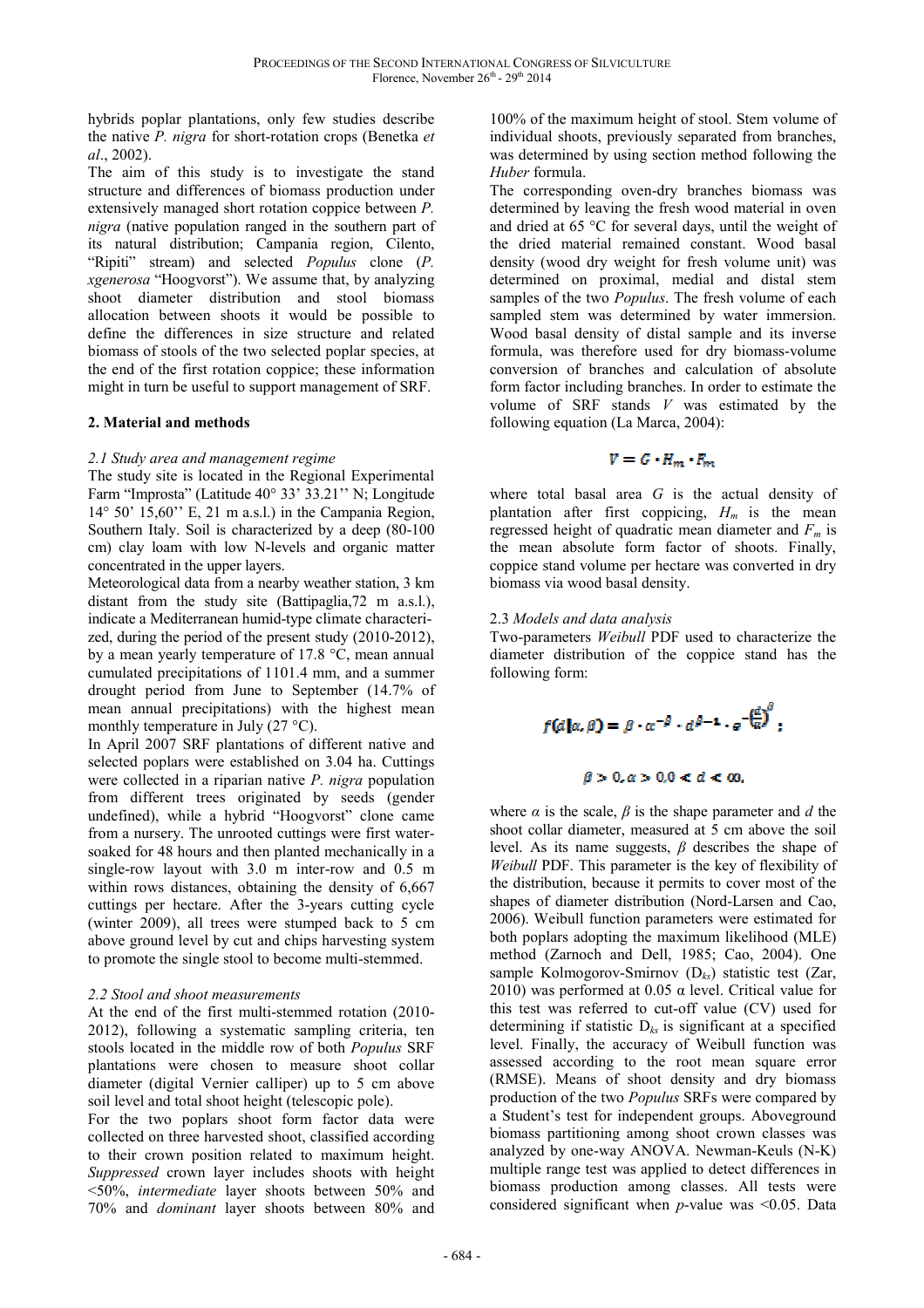management and statistical analysis were carried out using *STATISTICA* 6.0 (STATSOFT INC., 2001).

## **3. Results**

Two-parameters *Weibull* PDF of live shoot diameters (*d*) at the end of the first rotation coppice are reported in Figure 1. Based on one-sample goodness of *Kolmogorov-Smirnov* fit test, *d* came from a twoparameters *Weibull* PDF (*p*< 0.05), for both poplars.

For both poplars the scale  $\alpha$  and shape  $\beta$  parameters and statistics of fit are shown in Table 1. Parameters were estimated with more exactitude as shown by its standard error (ES), which in turn was affected by the difference of one order of magnitude in the number of live shoots per stump between the two poplars (see also below).

The shoot size distribution of hybrid "Hoogvorst" clone was negatively skewed (*Skewness* = -0.71  $\pm$ 0.39) and left tailed, while black poplar "Ripiti" population showed a right tail with positive skew (*Skewness* 1.62  $\pm$ 0.17). Moreover, the kurtosis of the distributions ranged from platikurtic (*Kurtosis* = 0.92  $\pm 0.76$ ) to leptokurtic (4.17 $\pm 0.34$ ) for "Hoogvorst" and "Ripiti", respectively.

Aboveground cumulated three years woody dry biomass (stem + branches) production did not show significant differences between the two poplars ("Hoogvorst" 20.12  $Mg$  ha<sup>-1</sup> and "Ripiti" 18.92  $Mg$ ha<sup>-1</sup>;  $t = 0.248$ ,  $df = 19$ ,  $p = 0.86$ ). Statistically significant difference was revealed, instead, for the number of shoots per stump ("Hoogvorst" 11,067 shoots ha<sup>-1</sup> and "Ripiti" 113,729 shoots ha<sup>-1</sup>;  $t = -$ 5.329,  $df = 19$ ,  $p = 0.000$ ). The distribution of aboveground dry biomass according to crown classes (Fig. 2) indicates significant differences among strata within each species. "Hoogvorst" hybrid clone accounted for 96.32% of biomass in dominant shoots, while black poplar "Ripiti" for 65.19% and 31.39% in dominant and intermediate shoots, respectively.

In *P. nigra* "Ripiti" population branches biomass fraction accounted respectively for about 28.89% and 9.29% of dominant and intermediate shoot biomass, while the "Hoogvorst" hybrid clone showed about 18.22% of branches biomass only on dominant shoots. In both cases, branches biomass of suppressed shoots accounted for less than 1% of total shoot biomass.

## **4. Discussion and conclusion**

The insight of tree diameter distribution aids to make management decision (Cao, 2004), because it describes stand structure accurately (Bullock and Burkart, 2005). Diameter distribution is used to define other important variables such as basal area, volume and biomass of the stand and permits to evaluate the appropriate technologies of SRF harvesting (Petráš *et al.*, 2010). At the end of a third year of first SRF rotation, the current analysis permits us to analytically describe living shoots diameter distribution of hybrids and native poplars by means of a two-parameter Weibull PDF. Our result agrees with those reported by Sandoval *et al.* (2012), which, although using different PDF models, show that shoot diameter distribution under SRF plantation is also well described through Weibull PDF.

The analysis of frequency diameter distributions outlined the existence of shoots size inequality between the two studied species. In fact the native black poplar "Ripiti" showed a frequency diameter distributions left skewed because of high frequency of small suppressed shoots whereas hybrid "Hoogvorst" poplar was right skewed due to high mortality of suppressed shoots; hence cumulative shoot mortality, due to competition and insect predation processes in the starting shoot cohorts of the first rotation, was 72% for "Hoogvorst" clone, while for "Ripiti" it was 37%.

As a result, the black poplar coppice stand was characterized by stools with high number of shoots and low size differentiation, while hybrid poplar showed low number of shoots with high size differentiation. Consequently, the greater contribution to stool dry biomass was made by dominant shoots for hybrid "Hoogvorst" clone, while suppressed shoots remained always numerically lower and showed only a low contribution to stool biomass. In the black poplar "Ripiti" population both intermediate and dominant shoots contribute to dry biomass with preponderance of dominant shoots. The greater shoots have been identified as major contributing components to stool biomass production in SRF plantation of poplar hybrids (Auclair and Bouvarel, 1992; Laureysens *et al.*, 2003).

At the end of first rotation coppice, the aboveground dry biomass ranged from 20.12 Mg ha<sup>-1</sup> to 18.92 Mg  $ha^{-1}$ , equivalent to mean annual increment of 6.71 Mg ha<sup>-1</sup> yr<sup>-1</sup>and 6.31 Mg ha<sup>-1</sup> yr<sup>-1</sup> for "Hoogvorst" and "Ripiti", respectively. These production levels range within the values found in other poplars SRF plantation studies. Annual yields of 1.3-24  $Mg$  ha<sup>-1</sup> have been reported for various poplar clones under different growth conditions, i.e. soil, climate and management regime (Niakoudjomo *et al*., 2015). Moreover, two different coppice stool models can be documented in the present study: *i*) a hybrid "Hoogvorst" poplar clone with dry biomass mainly concentrated on high dominant shoots (80-100% of  $H_{max}$ ), partitioned on a low number of shoots  $(2.3 \text{ shoots stump}^{-1})$  with low branches biomass. On the other hand, *ii*) black poplar "Ripiti" showed a higher number of low shoots (21 shoots stump<sup>-1</sup>) and biomass was partitioned both on dominant and intermediate shoots. In addition, black poplar allocated biomass near-equally between dominant and intermediate shoots while hybrid poplar clones allocated biomass mainly on dominant shoots.

This different pattern is most likely due to a different selection history which characterizes the two poplars. Man-made selection of hybrids poplar clones is based mainly on the existence of an enhanced heterosis (i.e. hybrid vigor) directed toward high single and straight stem production rather than toward resprouting ability (Laureysens *et al*., 2003).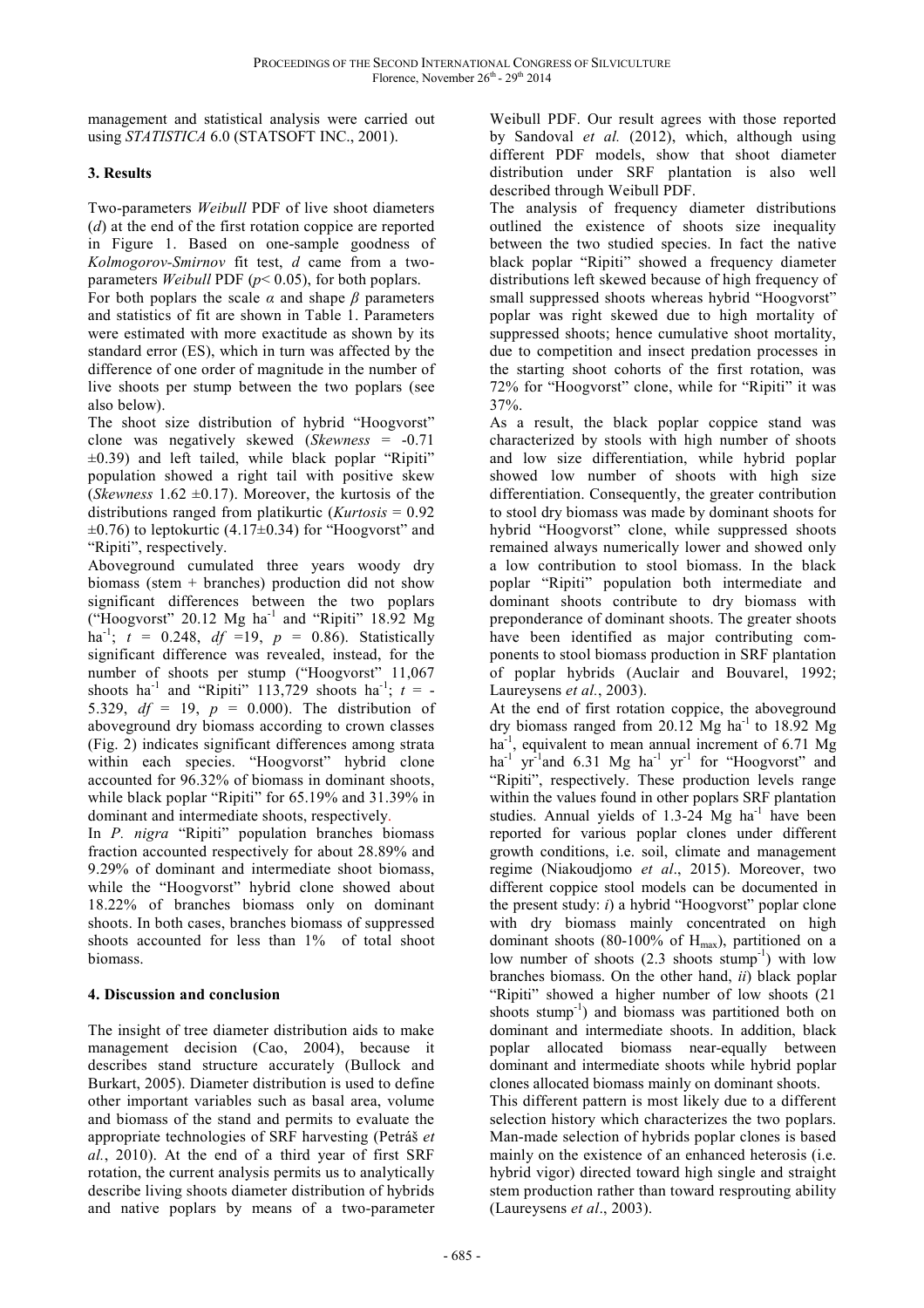Conversely, black poplar is a pioneer species growing along riparian forests characterized by frequent physical disturbances such as flooding (Barsoum, 2000; Corenblit *et al.*, 2013). Therefore, our analysis confirms the high resprouting ability of native black poplar populations and the existence of a weak shoot hierarchy in the following years after disturbance. Considering that sizes and stool biomass partitioning influence harvesting systems and physical traits of biomass, the current analysis suggests that operation cutting should be calibrated according to shoot size and, as a consequence, different for the studied species. In fact dead biomass, due to shoot mortality, was higher in "Hoogvorst" than "Ripiti" and likely affecting biomass quality. Moreover, the higher number of shoots per stool, which characterize native *P. nigra* "Ripiti" population, is linked to their high branches biomass fraction suggesting a high bark fraction in harvested biomass.

Finally, selection criteria of SRF poplar species should take into account the high resprouting ability that characterize different native *P. nigra* populations and their pattern of biomass allocation.

#### **Acknowledgements**

Biomass SRFs plantation, management and data collections were financially supported by: "Produzione e stoccaggio di biomasse legnose derivanti da cedui a turno breve" (CRAA - Regione Campania - SMA Campania), "Trasferimento di innovazioni nella filiera corta per la produzione, raccolta ed uso di legna da boschi cedui e SRF a fini energetici (Tra.Tec.F.U.L.En.)" (UE-Regione Campania, PSR 2007-2013, misura 124) and "Recupero e riutilizzo delle biomasse legnose in Campania" (Regione Campania-Sesirca). FC and MT was supported by the MIUR project PON01\_01966/2. LS was partially supported by the MIUR project PON01\_01966/2 and within the PhD program at the "School of Agricultural and Food Science" (tutor: AS) in the Department of Agriculture, University of Naples Federico II. All projects are granted to AS**.** 

Table 1. Summary of parameters and fit statistics of estimated Weibull PDF model for shoot diameters at the end of the first rotation coppice (2010-2012) in "Hoogvorst" and "Ripiti" poplars. Parameters *α* and *β* represent respectively the scale and the shape of Weibull PDF. In brackets their standard error. The statistics of fit are Kolmogorov-Smirnov statistic  $D_{KS}$ , critical value of test  $D_{\alpha}$ , root mean square error RMSE and *p*-value, respectively.

Tabella 1. Parametri e statistiche della *Weibull* PDF a due parametri al termine del primo ciclo ceduo (2010-2012) dei pioppi "Hoogvorst" e "Ripiti". *α* e *β* rappresentano rispettivamente il parametro di scala e il parametro di forma della funzione *WeibullI* PDF. In parentesi sono riportati i valori dell'errore standard. Le statistiche sono il valore del test di Kolmogorov-Smirnov D*KS*, il valore critico del test Dα**,** la radice dell'errore quadratico medio RMSE e il livello di significatività *p*, rispettivamente.

| Species/clone     | Name      | α                   |                   | $D_{KS}$ | $\nu_a$ | <i>RMSE</i> |       |
|-------------------|-----------|---------------------|-------------------|----------|---------|-------------|-------|
| Populus xgenerosa | Hoogyorst | 4.48 $(\pm 0.19)$   | 3.97 $(\pm 0.53)$ | 0.0717   | 0.218   | 0.016       | 0.011 |
| Populus nigra     | Ripiti    | $1.87 \ (\pm 0.07)$ | 1.96 $(\pm 0.09)$ | 0.0810   | 0.093   | 0.025       | 0.012 |



Figure 1. Shoot diameter (0.5 cm size-class) distribution (columns) and two-parameter Weibull PDF (line) for native *Populus nigra* "Ripiti" population and hybrid *Populus xgenerosa* "Hoogvorst" clone at the end of the first rotation coppice (2010-2012).

Figura 1. Distribuzione diametrica dei polloni (colonne, classi diametro 0.5 cm) e funzione *Weibull* a due parametri (linea) di *Populus nigra* "Ripiti" e *Populus xgenerosa* "Hoogvorst" al termine del primo ciclo ceduo (2010-2012).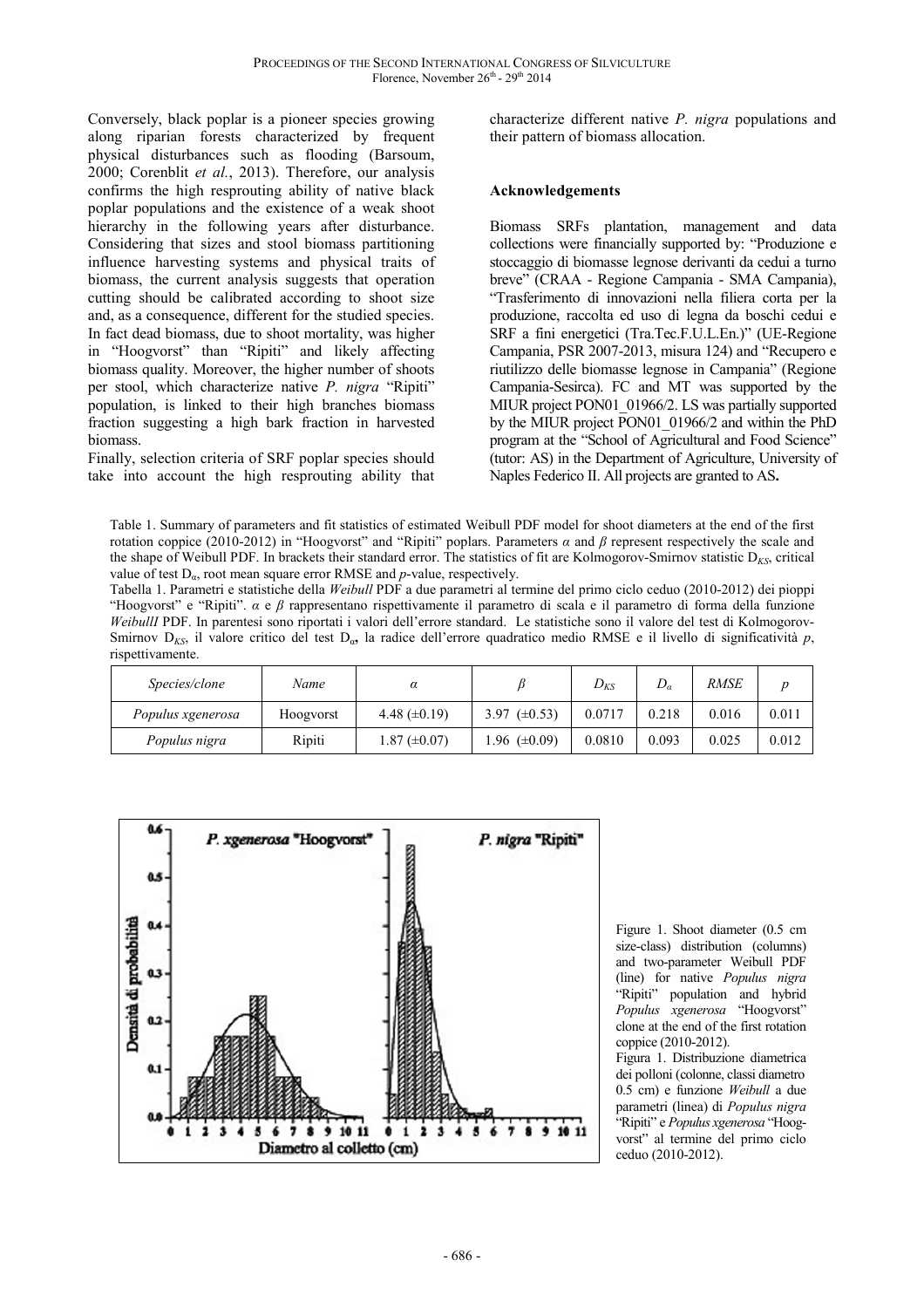PROCEEDINGS OF THE SECOND INTERNATIONAL CONGRESS OF SILVICULTURE Florence, November 26<sup>th</sup> - 29<sup>th</sup> 2014



Figure 2. Stool dry biomass (%, mean and standard error) partitioning between shoot crown classes and stem and branches. Dominant (80-100% of  $H_{\text{max}}$ ), intermediate (50-80% of  $H_{\text{max}}$ ), and suppressed (<50% of  $H_{\text{max}}$ ) strata are classified according to maximum height recorded on the stool. Letters indicate significant differences among strata according to Newman-Kuels multiple range test,  $p<0.05$ .

Figura 2. Ripartizione biomassa secca sulla ceppaia (%, media e errore standard) fra classi dimensionali di polloni e rami e fusto. Gli strati dominanti (100-80% of  $H_{\text{max}}$ ), intermedi (50-80% of  $H_{\text{max}}$ ) e dominati (<50% of  $H_{\text{max}}$ ) sono stati definiti sulla base dell'altezza massima di ogni ceppaia. Le lettere indicano differenze significative tra gli strati secondo il test di confronto multiplo di Newman-Kuels, p<0.05.

#### **RIASSUNTO**

#### **Distribuzione diametrica e ripartizione della biomassa in un pioppo nero autoctono e in un pioppo ibrido selezionato cresciuti in ceduo a turno breve**

I pioppi (*Populus* spp.) sono largamente impiegati in piantagioni ad elevata densità quali sono i cedui a turno breve. Un pioppo nero autoctono (*P. nigra*) dell'Italia meridionale (torrente "*Ripiti*", Campania) e un pioppo ibrido selezionato "*Hoogvorst*" (*P. xgenerosa*) sono stati confrontati,al termine del primo ciclo ceduo (2010- 2012), con l'obiettivo di descrivere la struttura dimensionale del soprassuolo e la produzione cumulata di biomassa epigea. La distribuzione diametrica dei polloni sopravvissuti è stata analizzata mediante la funzione densità di probabilità *Weibull* a due parametri. Il volume legnoso epigeo è stato determinato mediante la formula generale e convertito in biomassa secca attraverso i valori di densità basale corrispondenti. I polloni di ogni ceppaia sono stati classificati in funzione dell'altezza massima in dominanti, intermedi e dominati, ed è stata determinata la biomassa secca corrispondente. In entrambe le specie la distribuzione diametrica può essere descritta attraverso una *Weibull* PDF a due parametri, mentre si osserva una differente modalità di ripartizione della biomassa tra il pioppo nero "*Ripiti*" e il pioppo ibrido "*Hoogvorst*".

Nel primo caso la biomassa secca è distribuita prevalentemente fra polloni delle classi dominanti e intermedie, nel secondo, invece, è concentrata principalmente sui polloni della classe dominante. Tale differenza è riconducibile a differenti percorsi evolutivi che hanno interessato i due pioppi studiati: uno naturale per il pioppo nero e l'altro operato dall'uomo per il clone ibrido.

#### **REFERENCES**

Auclair D., Bouvarel L., 1992 – *Biomass production and stool mortality in hybrids poplar coppiced twice a year.* Annales des Sciences Forestières, 49 (4): 351-357.

http://dx.doi.org/10.1051/forest:19920404

- Barsoum N., 2000 *The balance of Black poplar (*Populus nigra*) regeneration strategies as a function of hydrology and foodplains*. In: *Populus nigra* Network. Report of the sixth meeting, 6-8 February 2000. Borelli S., de Vries S., Lefèvre F., Turok J. (compilers) Isle sur La Sorgue, France. International Plant Genetic Resources Institute, Rome, Italy.
- Benetka V., Bartáková I., Mottl J., 2002 *Productivity of* Populus nigra *L. ssp.* nigra *under short-rotation culture in marginal area*. Biomass and Bioenergy, 23 (5): 327-336.

http://dx.doi.org/10.1016/S0961-9534(02)00065-X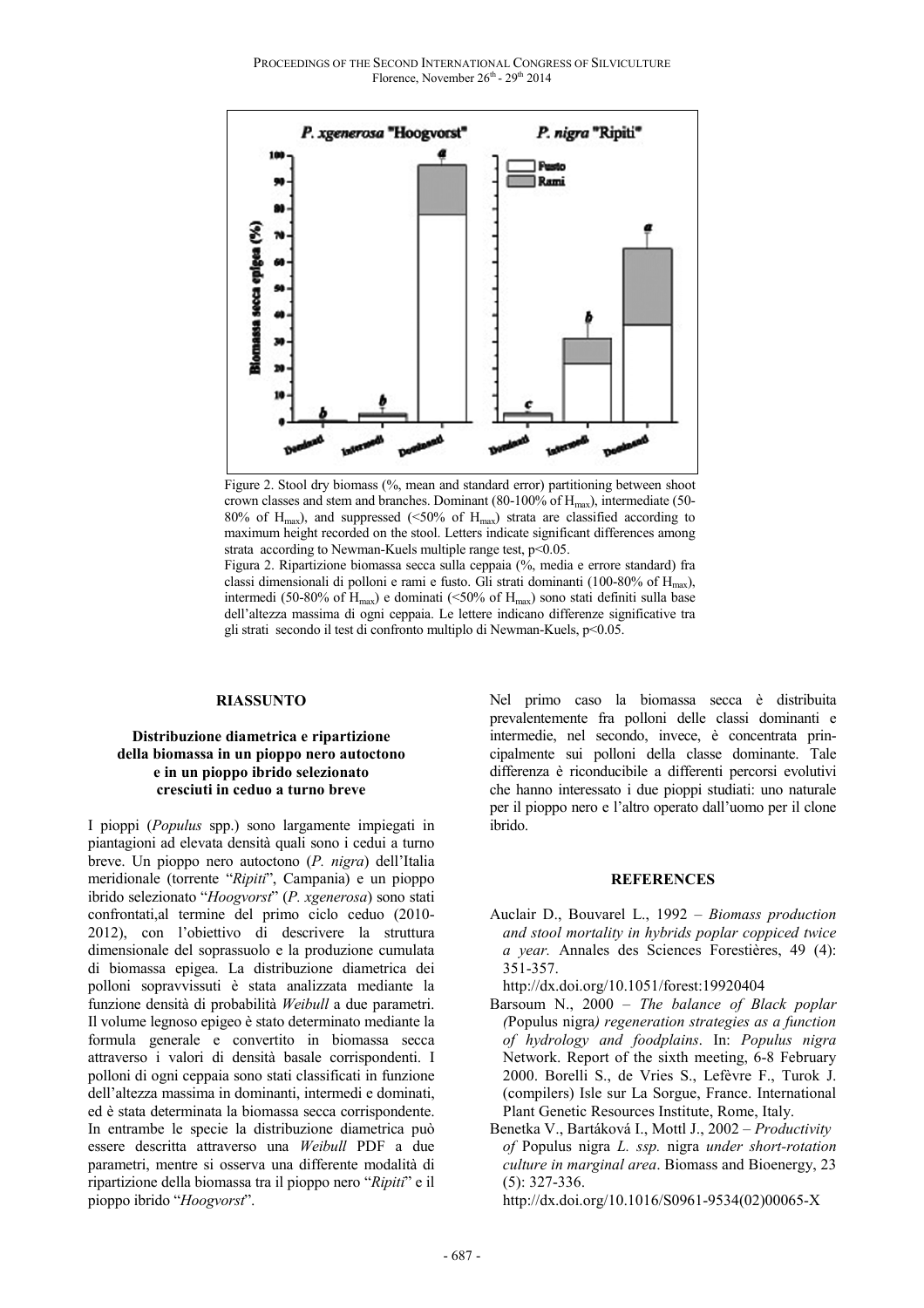- Bullock B.P., Burkhart H.E., 2005 *Juvenile diameter distribution of loblolly pine characterized by the twoparameter Weibull function*. New Forests, 29 (3): 233- 244. http://dx.doi.org/10.1007/s11056-005-5651-5
- Carretero C.A., Alvarez T.E., 2013 *Modelling diameter distributions of* Quercus suber *L. stands in "Los Alcornocales" Natural Park (Cádiz-Málaga, Spain) by using the two parameter Weibull functions*. Forest System, 22 (1): 15-24.

http://dx.doi.org/10.5424/fs/2013221-02142

- Cao Q.V., 2004 *Predicting parameters of a Weibull function for modeling diameter distribution*. Forest Science, 50 (5): 682-685.
- Ceulemans R., Scarascia-Mugnozza G., Wiard B.M., Braatne J.H., Hinkley T.M., Stettler R.F., Isebrands J.G., Heilman P.E., 1992 – *Production physiology and morphology of* Populus *species and their hybrids grown under short rotation. I. clonal comparisons of 4-years growth and phenology*. Canadian Journal of Forest Research, 22 (12): 1937-1948. http://dx.doi.org/10.1139/x92-253
- Ceulemans R., McDonald A.J.S., Pereira J.S., 1996 *A comparison among eucalypt, poplar and willow characteristics with particular references to a coppice, growth-modelling approach*. Biomass and Bioenergy, 11 (2-3): 215-213. http://dx.doi.org/10.1016/0961-9534(96)00035-9
- Corenblit D., Steiger J., González E., Gurnell A.M., Charrier G., Darrozes J., Dousseau J., Julien F., Lambs L., Larrue S., Roussel E., Vautier F., Voldoire O., 2013 – *The biogeomorphological life cycle of poplars during the fluvial biogeomorphological succession: a special focus on* Populus nigra *L.* Earth Surface Processes and Landforms, 39 (4): 546-563. http://dx.doi.org/10.1002/esp.3515
- Di Matteo G., Sperandio G.G., Verani S., 2012 *Field performance of poplar for bioenergy in southern Europe after two coppicing rotations: effects of clone and planting density*. iForest, 5 (5): 224-229.
- Hoffmann-Schielle C., Jug A., Makeschin F., Rehfuess K.E., 1999 – *Short-rotation plantations of balsam poplars, aspen and willows on former arable land in the Federal Republic of Germany, I., Site-growth relationships*. Forest Ecology and Management, 121 (1-2): 41-55.

http://dx.doi.org/10.1016/S0378-1127(98)00555-6

- Knoebel B.R., Burkhart H.E., 1991 *A bivariate distribution approach to modeling Forest diameter distributions at two points in time*. Biometrics, 47 (1): 241-253. http://dx.doi.org/10.2307/2532509
- La Marca O., 2004 *Elementi di dendrometria*. 2<sup>ª</sup> ed. Pàtron editore, Bologna.
- Laureysens I., Deraedt W., Indeherberge T., Ceulemans R., 2003 – *Population dynamics in a 6-year-old coppice culture of poplar I. Clonal differences in stool mortality, shoot dynamics and shoot diameter distribution in relation to biomass production*. Biomass and Bioenergy, 24 (2): 81-95.

http://dx.doi.org/10.1016/S0961-9534(02)00105-8

Laureysens I., Deraedt W., Ceulemans R., 2005 – *Population dynamics in a 6-year-old coppice culture*  *of poplar II. Size variability and one-sided competition of shoots and stools*. Forest Ecology and Management, 218 (1-3): 115-118.

http://dx.doi.org/10.1016/j.foreco.2005.06.016

- Mitchell C.P., Ford-Robertson J.B., 1992 *Introduction*. In: Ecophysiology of Short Rotation Forest Crops, by Mitchell C.P., Ford-Robertson J.B., Hinckley, T., Sennerby-Forsse, L. (Eds.). Elsevier Applied Science, Oxford.
- Newton A.C., 2007 *Forest Ecology and Conservation: A Handbook of Techniques*. Oxford University Press, Oxford.

http://dx.doi.org/10.1093/acprof:oso/9780198567448 .001.0001

- Njakoudjomo S., Ac A., Zenone T., De Groote T., Bergante S., Facciotto G., Sixto H., Ciria P.,Weger J., Ceulemans R., 2015 – *Energy performances of intensive and extensive short rotation cropping systems for woody biomass production in the EU*. Renewable and Sustainable Energy Reviews, 41: 845-854. http://dx.doi.org/10.1016/j.rser.2014.08.058
- Nord-Larsen T., Cao Q.V., 2006 *A diameter distribution model for even-aged beech in Denmark*. Forest Ecology and Management, 231 (1-3): 218- 225. http://dx.doi.org/10.1016/j.foreco.2006.05.054
- Oliver C.D., Larson B., 1996 *Forest Stand Dynamics*. John Wiley & Sons Inc, New York, Chichester, Brisbane, Toronto, Singapore.
- Pannacci E., Bartolini S., Covarelli G., 2009 *Evaluation of four poplar clones in a short rotation forestry in central Italy*. Italian Journal of Agronomy, 4 (4):191-198.

http://dx.doi.org/10.4081/ija.2009.4.191

- Paris P., Mareschi L., Sabatti M., Pisanelli A., Ecosse A., Nardin F., Scarascia-Mugnozza G., 2011 – *Comparing hybrid* Populus *clones for SRF across northern Italy after two biennial rotations: Survival, growth and yield*. Biomass and Bioenergy, 35 (4): 1524-1532. http://dx.doi.org/10.1016/j.biombioe.2010.12.050
- Petráš R., Mecko J., Nociar V., 2010 *Diameter structure of the stands of poplar clones*. Journal of Forest Science, 56 (4): 165-170.
- Pretzsch H., 2009 *Forest Dynamics, Growth, and Yield: From Measurement to model*. Springer, Berlin, Heidelberg.

http://dx.doi.org/10.1007/978-3-540-88307-4\_1

- StatSoft, Inc., 2001 *STATISTICA data analysis software system*, version 6, www.statsoft.com.
- Sandoval S., Cancino J., Rubilar R., Esquivel E., Acuña E., Muñoz F., Espinosa M., 2012 – *Probability distributions in high-density dendroenergy plantations*. Forest Science, 58 (6): 663-672. http://dx.doi.org/10.5849/forsci.11-028

Scarascia-Mugnozza G.E., Ceulemans R., Heilman P.E., Isebrand J.G., Stettler R.F., Hinckley T.M., 1997 – *Production physiology and morphology of*  Populus *species and their hybrids grown under short rotation. II. Biomass components and harvest index of hybrid and parental species clones*. Canadian Journal of Forest Research, 27 (3): 285-294. http://dx.doi.org/10.1139/x96-180